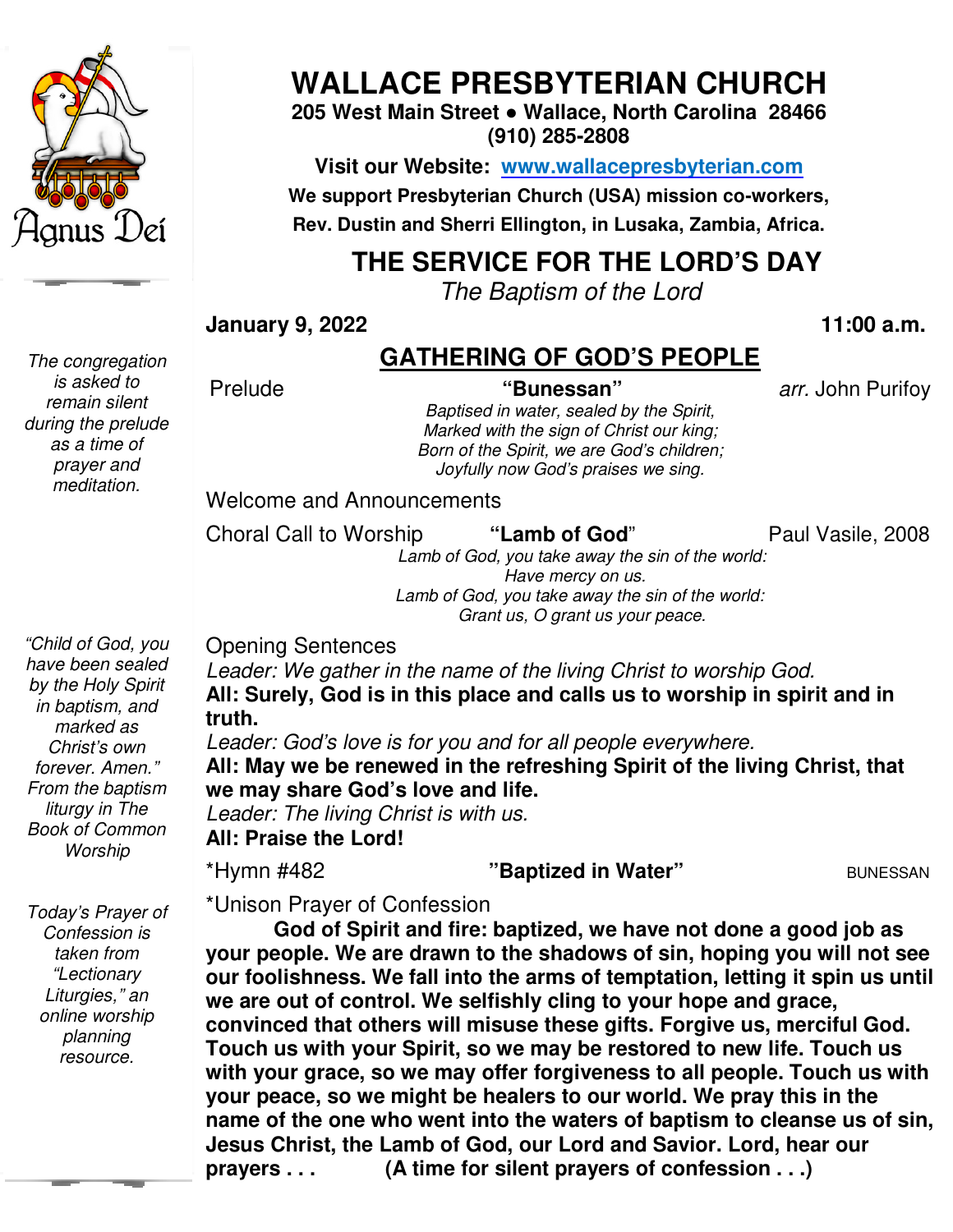*"O Lamb of God, you take away the sins of the world; have mercy on us, Lamb of God, and grant us your peace." Hymn #555, "O Lamb of God"* 

\*Responsive Assurance of Pardon *Leader: We expect the fire of judgment,* **All: but are given the Spirit of grace.** *Leader: We expect God to yell at us,* **All: but we are called by a new name.** *Leader: We expect God to stay angry,* **All: but we are handed the dove of peace.** *Leader: This is the good news for us!* **All: In Jesus Christ, our sins are forgiven. Thanks be to God!**

 **is now, and ever shall be, world without end. Amen, amen.**  Gloria Patri **Glory Be to the Father Glory be to the Father, and to the Son, and to the Holy Ghost; as it was in the beginning,** 

#### **PROCLAIMING GOD'S WORD**

Children's Sermon

 Prayer for Illumination

 **God, by whose Word all things are, as water splashed across our face awakens us in the morn, may your Word awaken us to your presence. Wash us in your wisdom, bathe us in your goodness, refresh us with your grace, by the power of your Holy Spirit. Amen.** 

| Sermon         | "Agnus Dei"   | Dr. Philip K. Gladden     |
|----------------|---------------|---------------------------|
| Gospel Lesson  | John 1:19-34  |                           |
| Epistle Lesson | Romans 6:1-11 | <b>Elder Greg Maready</b> |

A Time for Silent Reflection

Pastoral Prayer with the Lord's Prayer



 **bread; and forgive us our debts, as we forgive our debtors; and lead us Our Father who art in heaven, hallowed be thy name. Thy kingdom come, thy will be done, on earth as it is in heaven. Give us this day our daily not into temptation, but deliver us from evil. For thine is the kingdom and the power and the glory, forever. Amen.** 

### **GIVING THANKS TO GOD**

\*Presentation of Tithes and Offerings

 *"For in the one Spirit we were all baptized into one body — Jews or Greeks, slaves or free — and we were all made to drink of one Spirit." 1 Corinthians 12:13*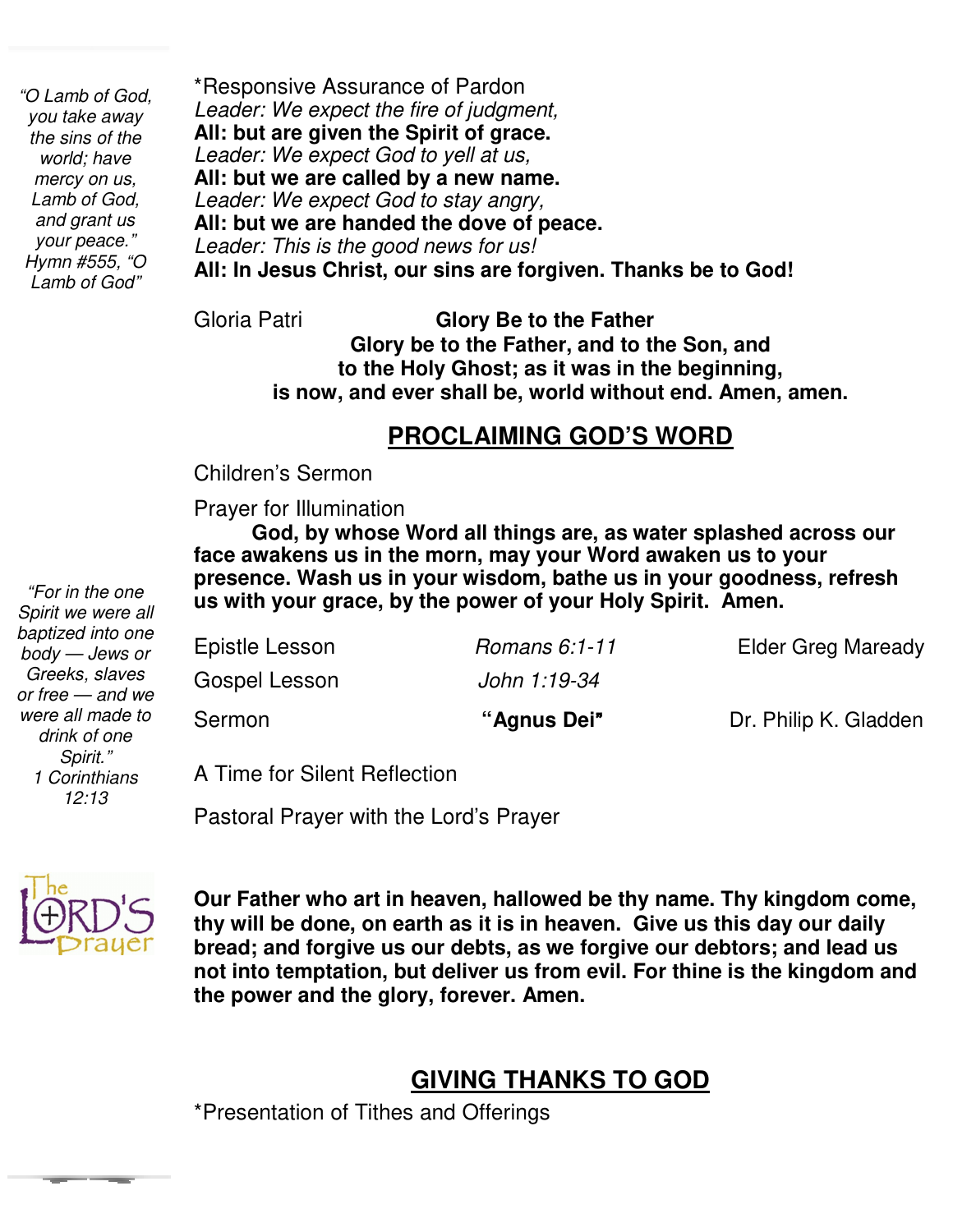#### **Offertory**

 *unleavened. For "Clean out the old yeast so that you may be a new batch, as you really are our paschal lamb, Christ, has been sacrificed." 1 Corinthians 5:7* 

arr. Lloyd Larson

*You are my strength when I am weak, You are the treasure that I seek; You are my all in all. Lord, to give up, I'd be a fool; You are my all in all. Jesus, Lamb of God, worthy is Your name. Taking my sin, my cross, my sha Rising again I bless Your name, You are my all in all. When I fall down, You pick my up; Aising again I bless Your name, You are my all in all.*<br>When I fall down, You pick my up;<br>And when I am dry, You fill my cup; You are my all in all. *Jesus, Lamb of God, worthy is Your name. old* Offertory **1990** "You Are My All in All" *arr.* Lloyd Larso<br> *You are my strength when I am weak,*<br> *W You are the treasure that I seek; You are my all in all.*<br> *Seeking You as a precious jewel,*<br> *Lord, to give u Seeking You as a precious jewel, a fool; You are my al<br>d, worthy is Your nan<br>my cross, my shame,* 

\*Doxology and Prayer of Dedication

*Praise God from whom all blessings flow; Praise Him all creatures here below; Praise Him above ye heavenly host; Praise Father, Son, and Holy Ghost. Amen.* Praise God from whom all blessings flow;<br>Praise Him all creatures here below;<br>*Praise Him above ye heavenly host;*<br>*Praise Father, Son, and Holy Ghost. Amen.*<br>The Affirmation of Faith: *From "A Brief Statement of Faith" of* 



*Church (U.S.A.)*

**We trust in God the Holy Spirit,** We trust in God the Holy Spirit,<br>everywhere the giver and renewer of life. **The Spirit justifies us by grace through faith, sets us free to accept ourselves and to love God and neighbor,** sets us free to accept ourselves and to love God and neighbor,<br>and binds us together with all believers in the one body of Christ, **the Church.The same Spirit The Spiritwho inspired the prophets and apostles** rules our faith and life in Christ through Scripture, **engages us through the Word proclaimed, proclaimed,claims us in the waters of baptism,feeds us with the bread of life and the cup of salvation, and calls women and men to all ministries of the church.** baptism, feeds us with the bread of life and the cup of sa<br>and calls women and men to all ministries of the church<br>In a broken and fearful world the Spirit gives us courage to pray without ceasing, to witness among all peoples to Christ **as Lord and Savior,to unmask idolatries in Church and culture, to hear the voices of peoples long silenced, and to work with others for justice, freedom, and peace. In gratitude to God, empowered by the Spirit,** as Lord and Savior, to unmask idolatries in Church and culture,<br>to hear the voices of peoples long silenced,<br>and to work with others for justice, freedom, and peace.<br>In gratitude to God, empowered by the Spirit,<br>we strive lives, even as we watch for God's new heaven and new earth, **praying, "Come, Lord Jesus!" praying, "Come, With believers in every time and place, we rejoice that nothing in in life or in death can separate us from the love of God in Christ Jesus our Lord. Glory be to the Father, and to the Son, and to the Holy Spirit. Amen. the** \*Hymn #518 "Your Only Son" (Lamb of God) claims us in the waters<br>I the cup of salvation,<br>of the church.<br>es us courage<br>all peoples to Christ<br>Church and culture,<br>,<br>,<br>,<br>,<br>, , , and peace.<br>rit,<br>and to live holy and joy **I AMB OF GOD** 

*"To the one seated on the throne and to the Lamb be blessing and honor and glory and might forever and ever!" Revelation 5:13*

\*Benediction

\*Postlude

\**All who are able may stand. stand.*